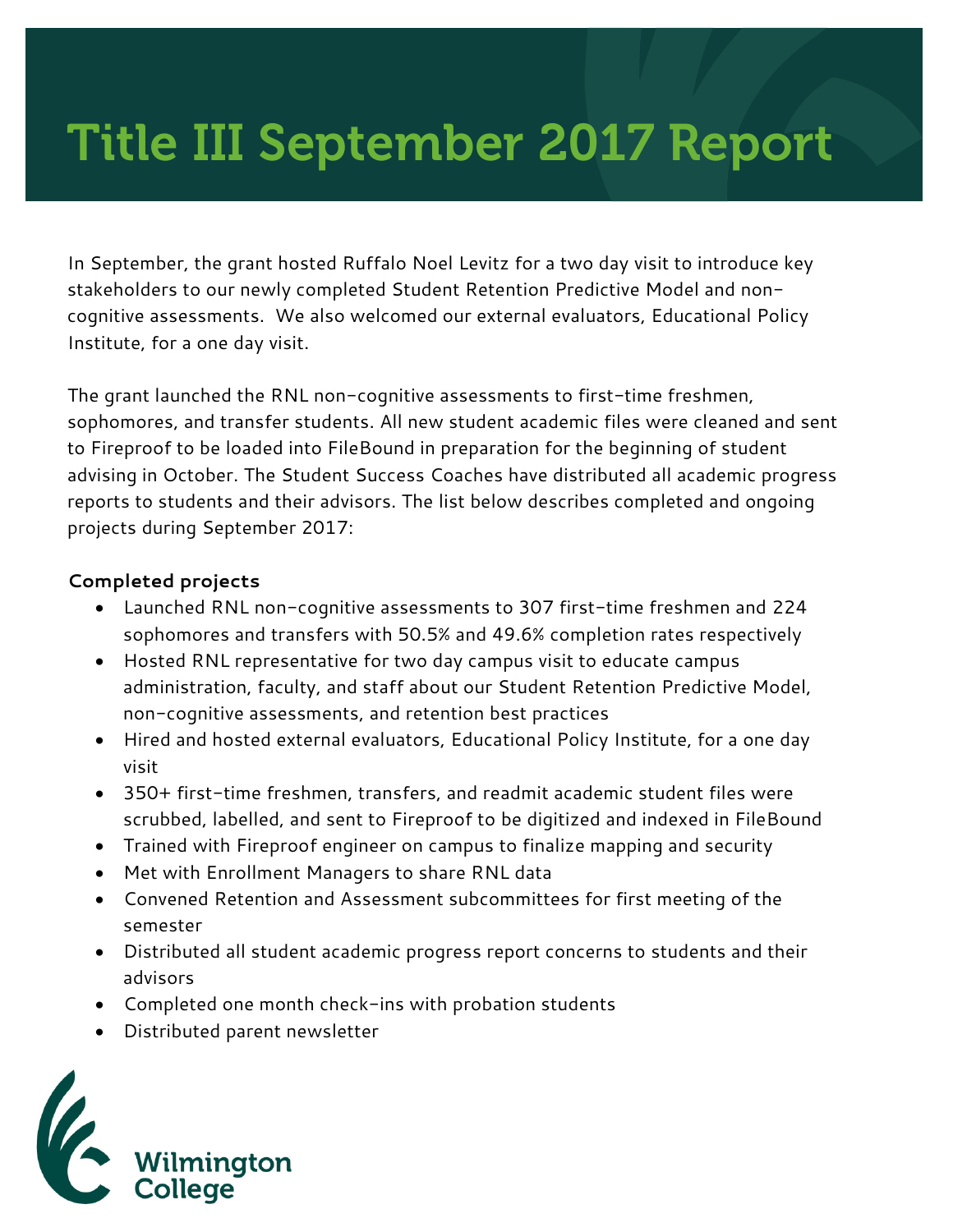## **Ongoing projects**

- Implementation of retention CRM with Nuro
- Form task force to make RNL data actionable
- Working with Director of Multicultural Affairs to restructure multiple mentorship programs into a stronger cohesive program
- Recruiting future mental health interns in collaboration with Director of Counseling Services
- Continued development of retention database
- Collaboration with Vicky DeSensi on Campus Mental Health Action Plan
- Providing data to HLC Visit Committee
- Teaching ID100 course: Self-authoring for goal development and programs on time management, strength identification, self-motivation, mental and physical health
- Visiting GL125 and other classes to introduce the students to services and discuss positive student habits

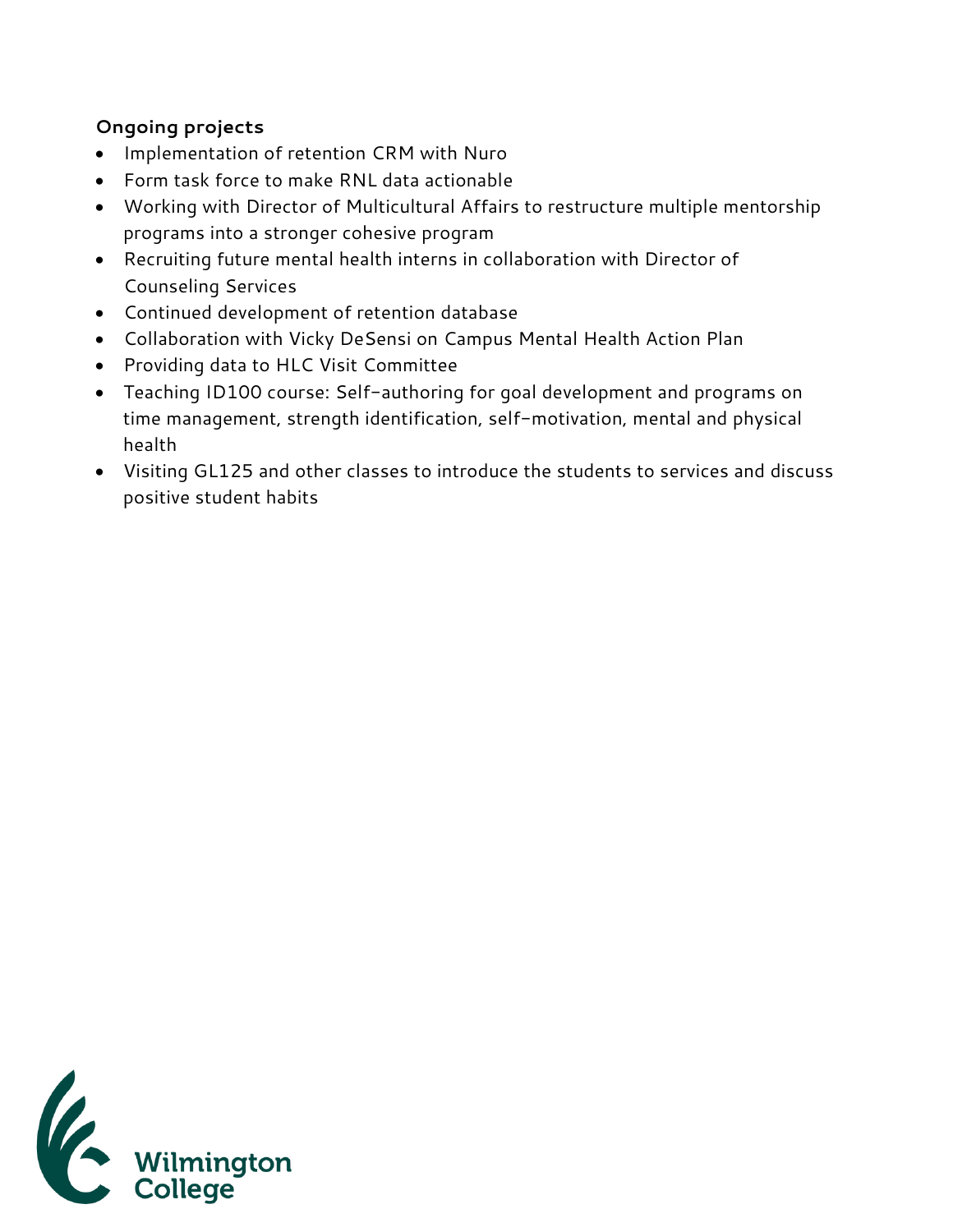#### **Student Contact Update: Student Success Coaches**

In September, the Student Success Coaches completed initial checking meetings with students on probation. The opening of academic referrals and the student academic progress reports saw the SSCs reaching out to students struggling in their courses. The high number of "Other" for Reason for Contact is due to the SSCs assisting with attendance issues before 14 day count, creating success plans for certain athletes, and mentor check-ins.

| <b>Method of Contact</b>            | #   |
|-------------------------------------|-----|
| Email                               | 35  |
| In person                           | 110 |
| Other                               | 8   |
| Phone Call                          | 5   |
|                                     |     |
| <b>Reason for Contact</b>           |     |
| Academic Progress Report            | 25  |
| Academic Referral                   | 24  |
| Advising Problem/Scheduling         | 9   |
| Probation                           | 29  |
| WD/LOA                              | 5   |
| Other                               | 67  |
|                                     |     |
| <b>Number of Students Contacted</b> |     |
| Duplicated                          | 158 |
| Unduplicated                        | 104 |